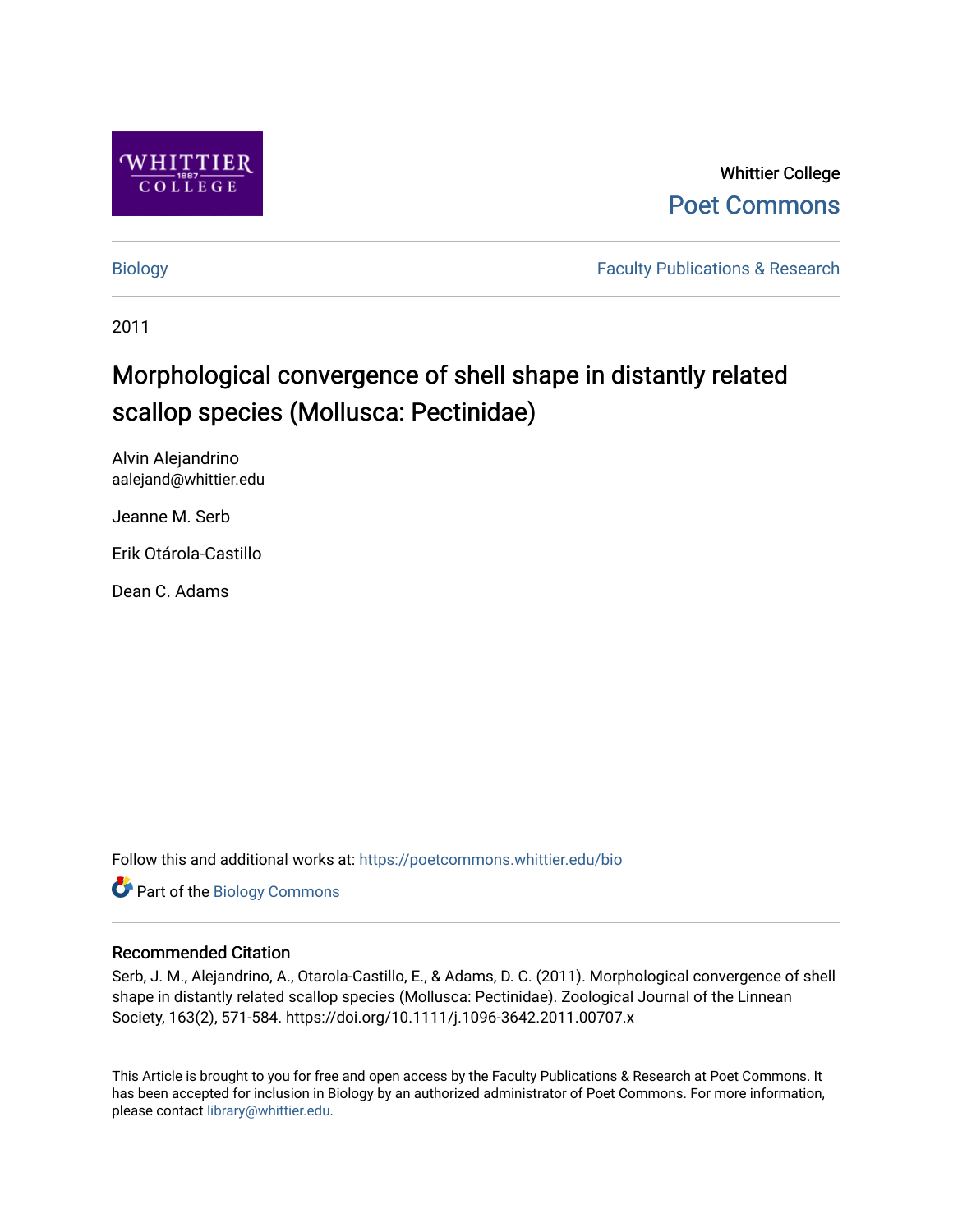



*Zoological Journal of the Linnean Society*, 2011, **163**, 571–584. With 3 figures

# **Morphological convergence of shell shape in distantly related scallop species (Mollusca: Pectinidae)**

JEANNE M. SERB $^{1*}$ , ALVIN ALEJANDRINO<sup>1</sup>, ERIK OTÁROLA-CASTILLO $^{1}$  and DEAN C. ADAMS<sup>1,2</sup>

1 *Department of Ecology, Evolution, and Organismal Biology, Iowa State University, Ames, IA 50011, USA* 2 *Department of Statistics, Iowa State University, Ames, IA 50011, USA*

*Received 3 June 2010; revised 3 October 2010; accepted for publication 4 October 2010*

Morphological convergence is a central concept in evolutionary biology, but convergent patterns remain understudied in nonvertebrate organisms. Some scallop species exhibit long-distance swimming, a behaviour whose biomechanical requirements probably generate similar selective regimes. We tested the hypothesis that shell shape similarity in long-distance swimming species is a result of convergent evolution. Using landmark-based geometric morphometrics, we quantified shell shape in seven species representing major behavioural habits. All species displayed distinct shell shapes, with the exception of the two long-distance swimmers, whose shells were indistinguishable. These species also displayed reduced morphological variance relative to other taxa. Finally, a phylogenetic simulation revealed that these species were more similar in their shell shape than was expected under Brownian motion, the model of character evolution that best described changes in shell shape. Together, these findings reveal that convergent evolution of shell shape occurs in scallops, and suggest that selection for shell shape and behaviour may be important in the diversification of the group.

© 2011 The Linnean Society of London, *Zoological Journal of the Linnean Society*, 2011, **163**, 571–584. doi: 10.1111/j.1096-3642.2011.00707.x

ADDITIONAL KEYWORDS: adaptation – convergent evolution – geometric morphometrics – mollusc.

One of the most compelling patterns observed in evolutionary biology is that of morphological and behavioural convergence amongst species inhabiting similar environments at different geographical locations. Evolutionary convergence frequently occurs when environmental factors exert strong selection pressures on the taxa in those environments, generating similar phenotypic responses amongst them (Losos, 1992; Losos *et al*., 1998; Rüber, Verheyen & Meyer, 1999; Rüber & Adams, 2001; Melville, Harmon & Losos, 2006; Stayton, 2006). Convergence can also occur from functional or biomechanical requirements, when species exploit a common trophic niche and respond evolutionarily to those selective constraints (Herrel *et al*., 2008; Vincent *et al*., 2009). Patterns of

convergent evolution provide strong evidence of a link between the selective forces shaping trait evolution and the evolutionary responses to those forces. As a consequence, convergent evolution has long been treated as evidence of adaptation (e.g. Pagel, 1994; Schluter, 2000; Blackledge & Gillespie, 2004; Harmon *et al*., 2005), and the instances of convergent evolution seen in nature demonstrate that in at least some circumstances, common selective pressures can generate repeated and predictable evolutionary responses (Losos *et al*., 1998).

A conspicuous feature in bivalve evolution is the broad diversity of behaviour and shell shape exhibited throughout the group (Kauffman, 1969; Stanley, 1970, 1975, 1988; Seed, 1980; Savazzi, 1982). Bivalves are found in a wide range of freshwater and marine habitats and often display particular behaviours asso- \*Corresponding author. E-mail: serb@iastate.edu ciated with their ecological niche (Stanley, 1970,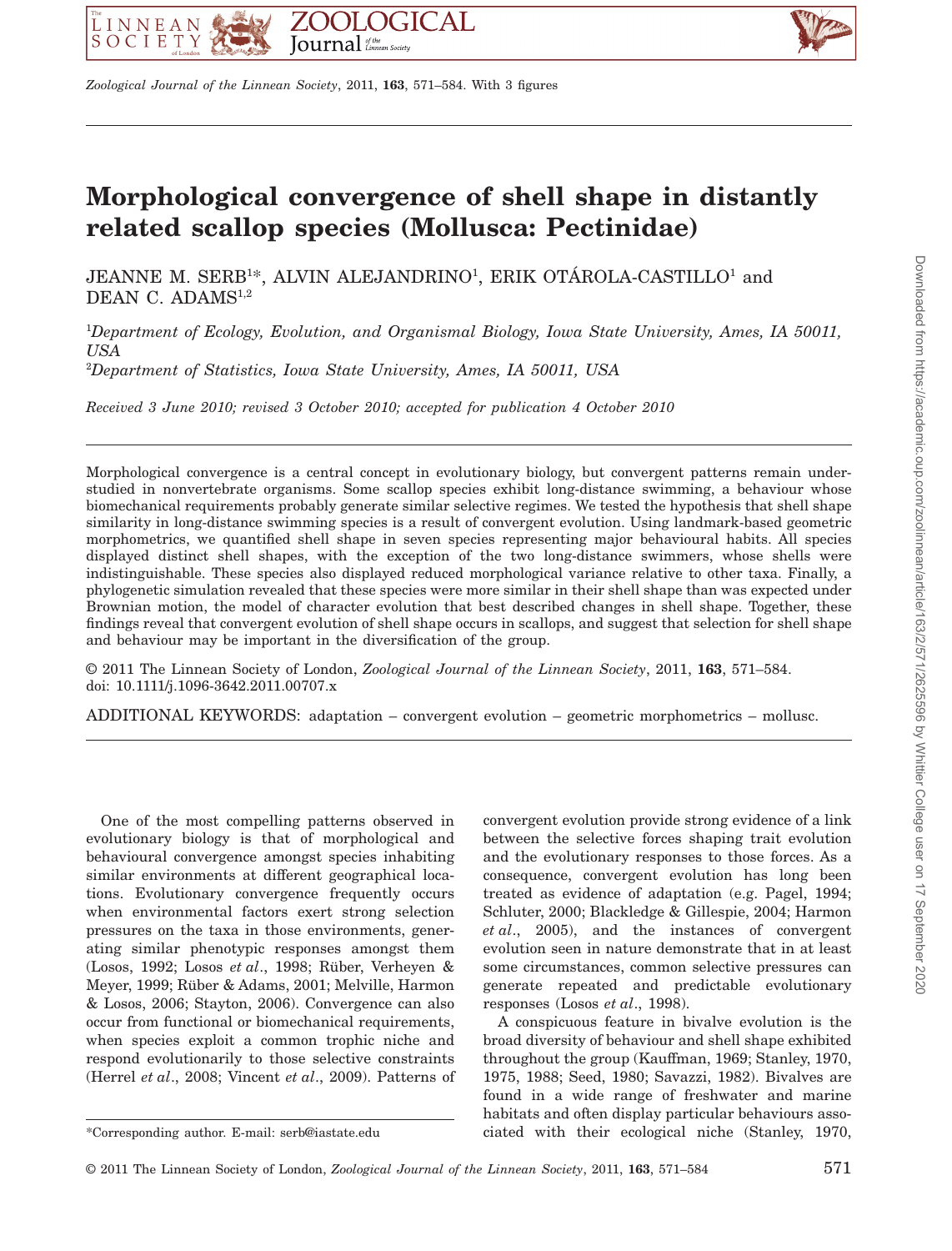1972). Species from phylogenetically disparate families frequently occupy common environments and display behavioural habits that are alike (e.g. Stanley, 1970: fig. 6). These similar phenotypes demonstrate that distinct behaviours have evolved multiple times in bivalves, suggesting the possibility of adaptive evolution (Stanley, 1970, 1975). In addition, species occupying similar niches sometimes exhibit similarity in particular morphological elements of their shells (e.g. Trueman, Brand & Davis, 1966; Stanley, 1981; Watters, 1994; Checa & Jimènez-Jimènez, 2003), indicating that shell shape may be convergent as well (Kauffman, 1969; Stanley, 1970). However, these anatomical observations are largely qualitative and descriptive; a quantitative test of the hypothesis of morphological convergence has not been performed.

Bivalved scallops of the family Pectinidae Rafinesque, 1815 are a good system to examine convergent evolution, as several species exhibit longdistance swimming via jet propulsion (Gould, 1971; Morton, 1980; Joll, 1989; Ansell, Cattaneo-Vietti & Chiantore, 1998). Although all nonpermanently attached scallop species have the ability to swim for short distances  $\left($ < 1 m) to escape predators or seek more favourable surroundings, few species can swim greater than 5 m in a single swimming effort (Brand, 2006). Long-distance swimming (5–30 m/effort) is distinguished from a common swimming response by the presence of a level swimming phase, where the animal is able to maintain a near-horizontal trajectory above the substrate (Morton, 1980; Joll, 1989; Ansell, Cattaneo-Vietti & Chiantore, 1998). This swimming phase also contains a glide component, where the animal is propelled forward while the valves are held closed (Manuel & Dadswell, 1993; Chang, Davison & Demont, 1996; Ansell *et al*., 1998). Neither a level swimming phase nor a glide component is present in short distance swimming (Marsh, Olson & Guzik, 1992; Ansell *et al*., 1998; Donovan *et al*., 2002), making this a unique behaviour in scallops. Interestingly, long-distance swimming has evolved multiple times in the Pectinidae (Puslednik & Serb, 2008 and below). In addition, long-distance swimming scallops possess shells that are qualitatively similar in overall shape (Stanley, 1970; Hayami, 1991; Millward & Whyte, 1992), suggesting the possibility of repeated coevolution between this unique behaviour and the morphological attributes that may contribute to it. This observation further suggests that long-distance swimmers have evolved a single anatomical solution to a common ecological problem.

One effective way to test convergent evolution and morphological constraint is to quantitatively examine morphological variation in multivariate morphospace (e.g. Stayton, 2006; Revell *et al*., 2007). In instances where there is a tight correlation between shell shape and functional performance, the morphology of that organism is predicted to be under strong selection, resulting in a narrow area of morphospace being occupied by that behavioural group. Alternative morphologies exhibited by members of that behavioural group that fall outside of the optimal region will have lower performance as compared to individuals exhibiting more 'typical' morphology. Based on such functional considerations, we can predict that phylogenetically distant species with similar performance or functional needs will converge on the same region of morphospace (Vincent *et al*., 2009). For scallops, if effective long-distance swimming requires a specific shell shape, we predict that species exhibiting this behaviour will be morphologically constrained because of the functional demands of this behaviour. In this study, we use three-dimensional (3D) landmark-based geometric morphometric methods to quantify shell shape for the first time, and to compare patterns of variation in shell shape within and amongst taxa. We examined shells of seven species of scallops representing a wide shape range to address the following hypotheses:

- 1. If long-distance swimmers are convergent in shell shape, we predict that they will occupy the same area in morphospace.
- 2. When phylogeny is taken into consideration, we predict that long-distance swimmers will be more similar in shell shape to each other than they are to species not displaying this behaviour, such as epifaunal free-living and byssal attaching species.
- 3. We predict that morphological disparity (multivariate variation) in long-distance swimmers will be less than the disparity observed in species not exhibiting this behaviour.

We examined these hypotheses by first identifying multiple origins for the long-distance swimming behaviour through the estimation of ancestral states on a molecular phylogeny. We then evaluated shell shape morphology for selected taxa that display a range of behavioural habits, and assessed patterns of shell shape within and amongst species. Finally, we determined whether long-distance swimmers exhibited patterns consistent with the hypothesis of morphological convergence, and evaluated this hypothesis using both nonphylogenetic and phylogenetically informed approaches.

#### MATERIAL AND METHODS

#### ANCESTRAL STATE RECONSTRUCTION

To determine phylogenetic relationships amongst scallop species, we added two new species [*Carib-*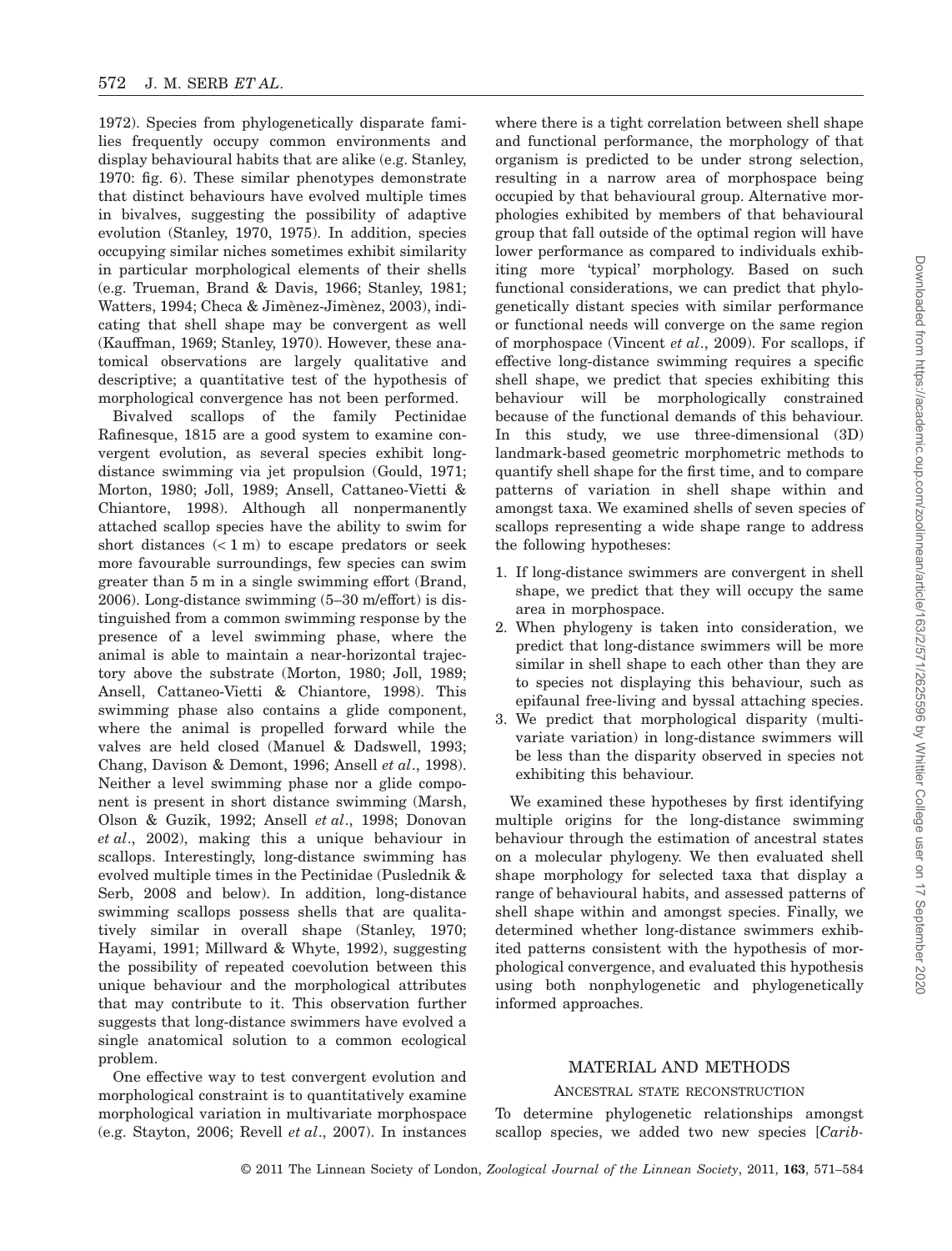#### MORPHOMETRIC ANALYSIS

Of the taxa included in the phylogenetic analysis, we selected seven species that are represented in museum collections as lots that include at least 20 individuals per location for a total of 178 individuals examined (see Appendix). These species exemplify the major behavioural habits exhibited by scallops, including long-distance swimming (Table 1). Although long-distance swimming occurs in seven pectinid species, the majority (four) of these species were believed to belong to a single genus, *Amusium* Röding, 1798 (Hertlein, 1969). A recent phylogenetic analysis using molecular data by Puslednik & Serb (2008) determined that *Amusium* is not a monophyletic group but forms two distantly related clades, suggesting that long-distance swimming has evolved at least twice in the family. We sampled species from each of these two clades, represented by *Amusium pleuronectes* (Linnaeus, 1758) (*N* = 18) and '*Amusium*' *balloti* (Bernardi, 1861)  $(N = 32)$ . Long distance swimming has been characterized in these two species by Joll (1989) and Morton (1980), respectively. Thus, our sample contained two distantly related species found in different clades that exhibited long-distance swimming. The five remaining species represent two other behavioural groups and an intermediate behaviour. *Caribachlamys sentis* (*N* = 28) and *Chlamys behringiana*  $(N = 20)$  are two byssal-attaching species (Valh & Clausen, 1980; Waller, 1993). Two closely related, free-living epifaunal species, *Argopecten irradians* (Dall, 1898) (*N* = 27) and *Argopecten purpuratus*

Behavioural habit\* Description Description Species in morphometric comparison Cement Permanently attaches to hard or heavy substratum by right valve (Waller, 1996) Byssal attaching Temporarily attaches to a substratum by byssus threads; can release and reorientate (Brand, 2006) *Chlamys behringiana* (Valh & Clausen, 1980); *Caribachlamys sentis* (Waller, 1993) Recess Excavates cavity in soft sediment; full/ partial concealment (Sakurai & Seto, 2000; Brand, 2006) Free-living Rests above soft sediment or hard substratum (Stanley, 1970) *Argopecten irradians*; *Argopecten purpuratus* (Clark, 1965) Long-distance swimming Able to swim  $>5$  m/effort; includes a level swimming phase with a glide component (Chang *et al*., 1996; Brand, 2006) *Amusium pleuronectes* (Morton, 1980); '*Amusium*' *balloti* (Joll, 1989)

**Table 1.** Descriptions of predominant behavioural habits used in ancestral state reconstruction

\*Behaviours ordered from least to most mobile/active.

scallop and nine outgroup species. The dataset of one nuclear (Histone H3) gene and two mitochondrial (12S and 16S rRNAs) genes was analysed using Bayesian inference (BI) in MRBAYES v.3.1.2 (Huelsenbeck & Ronquist, 2001). Bayesian parameters, gene partitions, a list of taxa examined, and GenBank accession numbers are provided in Puslednik & Serb (2008). Gene sequences for *Ca. sentis* and *Ch. behringiana* are available in GenBank (*Ca. sentis*: GU953232-GU953234; *Ch. behringiana*: FJ263632,

We used the BI topology for ancestral state reconstruction. Behavioural habits of extant species were determined from the literature and were organized into five behavioural habit classes. Brief definitions of behavioural habits are described in Table 1. A character matrix was constructed using standard categorical data (0, unknown behaviour; 1, cementing; 2, byssal attaching; 3, free-living; 4, recessing; 5, longdistance swimming). We then estimated ancestral states on the Bayesian topology using likelihood methods in MESQUITE 2.6 (Maddison & Maddison, 2009), which generate ancestral conditions that maximize the probability that the observed states would evolve under a stochastic model of evolution (Schluter *et al*., 1997; Pagel, 1999). The one parameter Markov k-state (Mk1) model was applied in the likelihood analysis and assumes a single rate for all character state transitions (Lewis, 2001). Likelihood-ratio tests at respective nodes tested alternative states. Differences in log-likelihoods larger than 2.0 rejected the higher negative log-likelihood value, whereas values

FJ263661, FJ263641).

Species included in the morphometric analyses are placed in behavioural classes.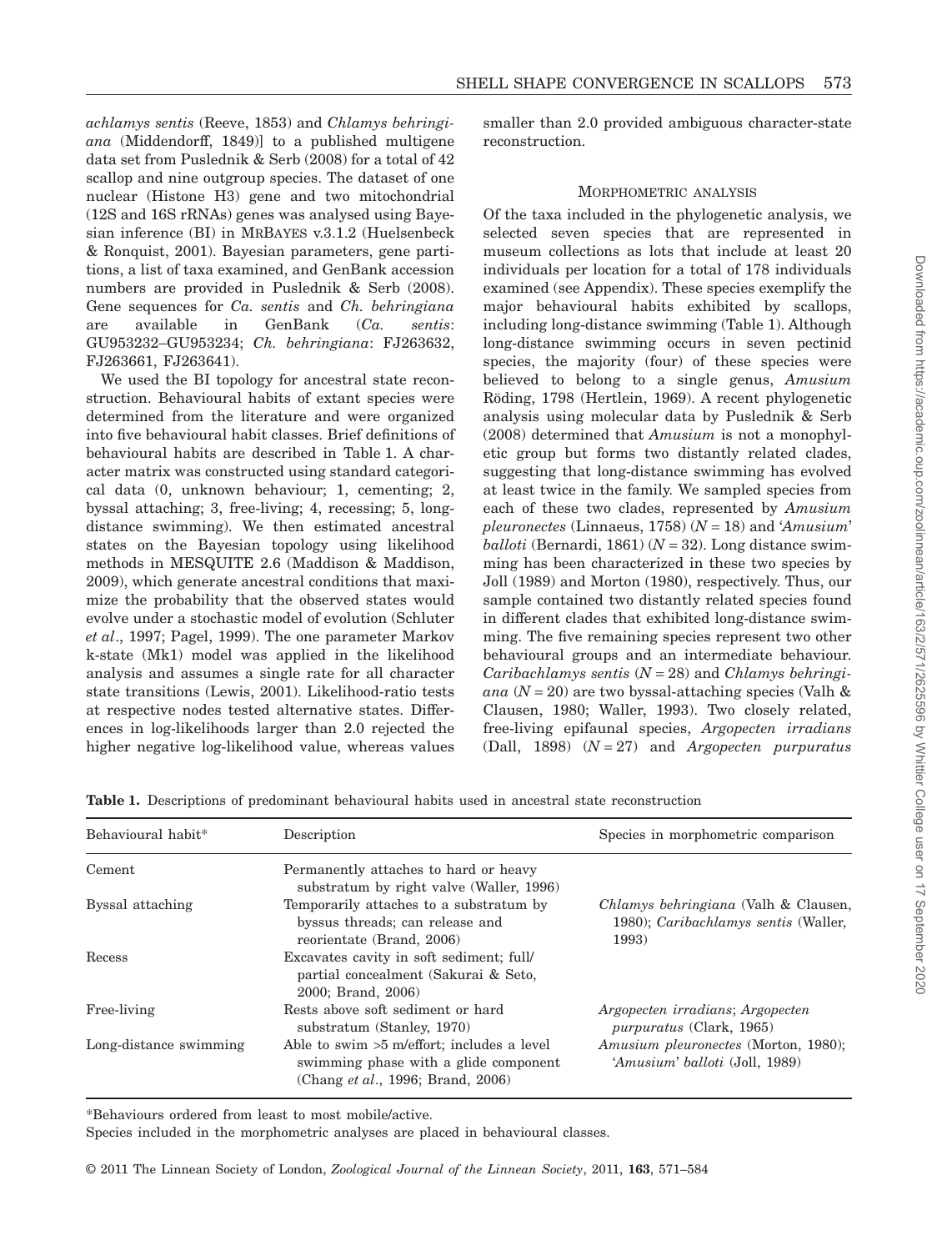

**Figure 1.** Three-dimensional surface scan of the left valve of a representative scallop, with the positions of 506 landmarks and semilandmarks indicated. Fixed landmarks are shown as numbered, open circles (Landmark 1: ventroposterior auricle, 2: dorsoposterior auricle, 3: umbo, 4: dorsoanterior auricle, 5: ventroanterior auricle), semilandmarks along the ventral edge of the valve are shown as closed circles, and surface semilandmarks on the scallop valve are shown as grey circles. Dorso-ventral and antero-posterior axes are provided.

 $(Lamarck, 1819)$   $(N = 23)$  were also sampled (Clark, 1965; Marsh *et al*., 1992). Finally, we included a species (*Pseudamussium septemradiatus*, *N* = 30) that can be classified as 'intermediate' in its behaviour. *Pseudamussium septemradiatus* (Müller, 1776) is found on soft mud substrate and is more active than species occurring on hard substrates (i.e. byssal attachers or free-living) (Allen, 1953). Allen (1953) suggested that intermittent swimming prevents *P. septemradiatus* from sinking in the soft mud. However, there are no detailed reports describing specific components of the swimming behaviour and it is unknown if the swimming phase of *P. septemradiatus* has a glide component.

We used landmark-based geometric morphometric methods to quantify overall shell shape (Bookstein, 1991; Rohlf & Marcus, 1993; Adams, Rohlf & Slice, 2004; Zelditch *et al*., 2004). These methods quantify the shape of anatomical objects from the coordinates of homologous locations, after the effects of nonshape variation are mathematically held constant. An important advantage of this approach is that shape information from homologous anatomical structures (landmarks), as well as points along curves and points on anatomical surfaces can be included in the same analysis (points on curves and surfaces are termed semilandmarks: see Gunz, Mitteroecker & Bookstein, 2005; Mitteroecker & Gunz, 2009). Together, these provide a more complete description of shape, and thus a more rigorous quantitative comparison of the external anatomy of organisms. In this study, we used 506 three-dimensional landmarks and semilandmarks to quantify shell shape and shell

surface texture. We chose to use a large number of landmarks to ensure that the textural information of the shell surface was well quantified by our procedure. First, we obtained high-resolution surface scans of the left valve of each individual using a NextEngine 3D surface scanner. We then digitized the locations of five homologous landmarks on each scan, which represented the following anatomical locations: (Landmark 1: ventroposterior auricle, 2: dorsoposterior auricle, 3: umbo, 4: dorsoanterior auricle, 5: ventroanterior auricle). Next we digitized 11 semilandmarks along the ventral edge of the valve. Finally, we quantified the general shell surface by digitizing 490 semilandmarks on the surface of each scan, following the procedure outlined in Gunz *et al*. (2005). To accomplish this we produced a mesh of 490 relatively evenly spaced surface semilandmarks on a single specimen and treated this as a template. We then used the thin-plate spline to warp the template to a second specimen, using the fixed and edge landmarks as points of correspondence between the template and the specimen. The points on the scan nearest to the 490 points on the template were then taken as the surface semilandmarks for that specimen. This was then repeated on all specimens to obtain surface semilandmarks for each (Fig. 1). We utilized this procedure to capture the general shape of the shell surface because the number of ridges per shell was not consistent amongst species or amongst specimens within a species, and as such, strict homology of these ridges could not be determined.

Once all specimens were digitized, we aligned them using a generalized Procrustes superimposition (Rohlf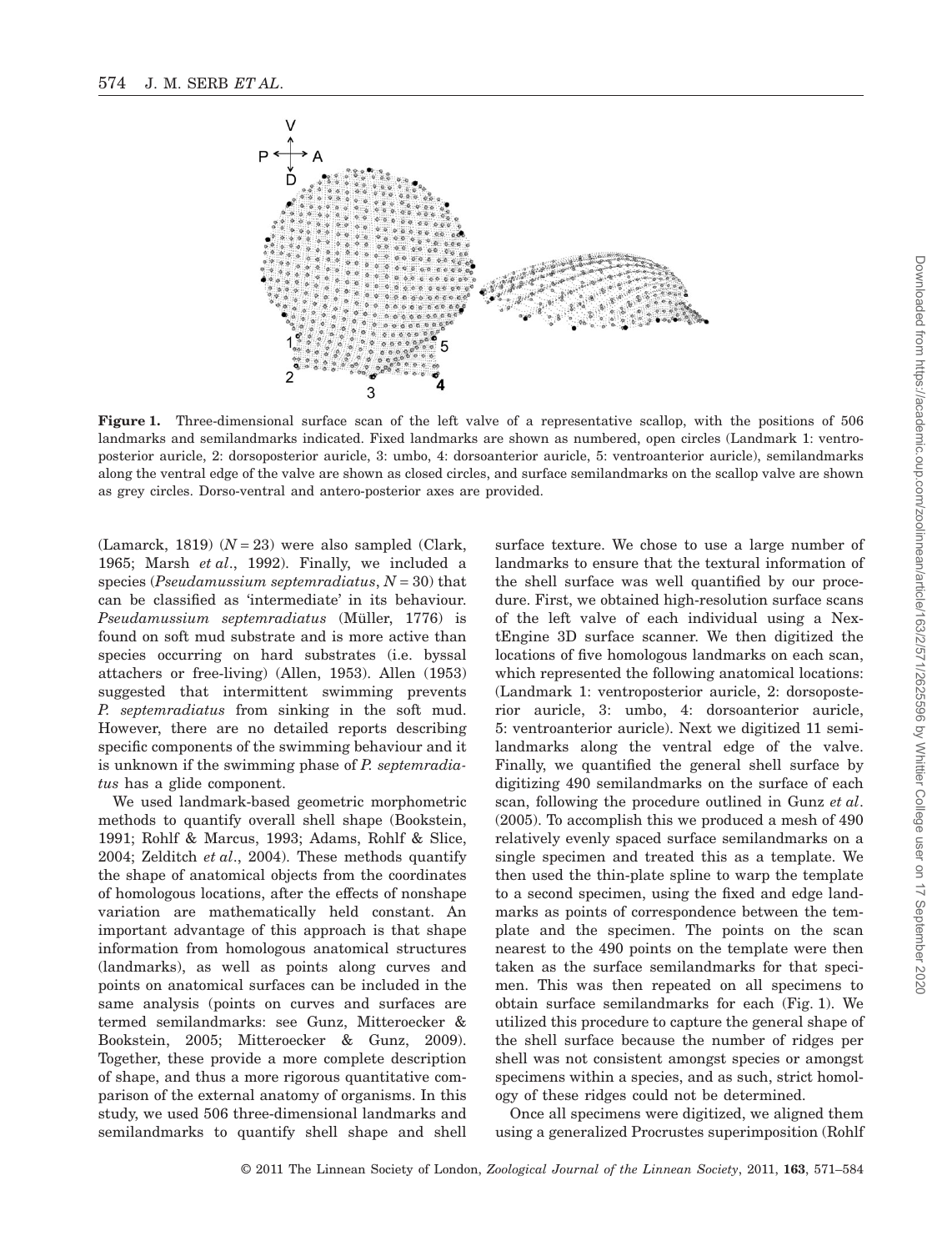& Slice, 1990). During this procedure, semilandmarks were permitted to slide along their tangent directions (Gunz *et al*., 2005) so as to minimize Procrustes distance between specimens: one direction for semilandmarks on edges, two directions for semilandmarks on surfaces (sliding based upon minimizing bending energy yielded equivalent results). From the aligned specimens, a set of Procrustes shape coordinates were obtained, and used as shape variables in subsequent statistical analyses (e.g. Bookstein *et al*., 1999; Mitteroecker *et al*., 2004; Mitteroecker & Bookstein, 2008). We performed all digitizing and morphometric analyses in R 2.91 (R Development Core Team, 2009) using routines written by the authors (D. C. A. and E. O. C.).

To test the hypothesis that species differed in overall shell shape, we used nonparametric MANOVA (NP-MANOVA). NP-MANOVA was used because the number of variables (1518) greatly exceeded the number of specimens. With this approach, the Euclidean (Procrustes) distances amongst individuals in morphospace were calculated, and from these distances variation between groups was calculated and compared to variation within groups. Statistical significance was determined using 10 000 permutations (for details see Anderson, 2001). Next, to determine whether species belonging to the same behavioural groups could be distinguished on the basis of shell sculpture, we performed pairwise comparisons between species. For each pair of species we calculated the difference in average shell shape as the Euclidean distance between species means. We then evaluated whether pairs of species were more different than expected from chance using permutation, where individuals were randomly assigned to species groups, new means were calculated, and the Euclidean distances between them were estimated (for similar procedures see: Adams & Collyer, 2007, 2009; Adams, West & Collyer, 2007; Collyer & Adams, 2007). We also performed a principal components analysis (PCA) to visualize patterns of variation within and amongst species. Representative surface scans from each species were used to facilitate biological interpretation of these findings.

As shared evolutionary history can affect morphological similarity amongst species (Felsenstein, 1985) we also performed a phylogenetically informed analysis to evaluate whether the long-distance swimmers were more similar to one another in shell shape than was expected under various models of character evolution. To accomplish this, we compared the fit of shell shape to the phylogeny using a Brownian motion model and an Ornstein-Uhlenbeck (OU) model. As the OU model did not provide a significantly better fit (results not shown), we used a Brownian motion model of evolution for all subsequent analyses. We then assessed shell shape similarity with phylogenetic simulation (Garland *et al*., 1993), as the number of shape variables greatly exceeded the number of species. To do this, we first calculated the observed shape differences amongst species as the Euclidean distances amongst species means in the morphological data space. We then calculated the test statistic  $(T_{obs} = D_{LD\text{-}Sum} - D_{Swim\text{-}NonSwim})$ , which quantified the degree of morphological similarity between the two long-distance swimmers  $(D_{LD\text{-}Sum})$  relative to the mean morphological similarity of long-distance swimmers to the remaining species  $(D_{Swin-NonSwin})$ . We then simulated shell shape along the phylogeny using a Brownian motion model of evolution, and recalculated *T*. The proportion of simulated *T*-values (of 9999) greater than the observed was used as a test of significance (see Garland *et al*., 1993). Finally, to test the hypothesis that morphological variation was smaller in species exhibiting long-distance swimming, we calculated the morphological disparity for each species (*sensu* Foote, 1993) from the Euclidean distances amongst individuals (see Anderson, 2001). The pairwise differences amongst species' disparities were then determined, and statistically evaluated using a permutation procedure (the permutation procedure held morphological differences amongst species constant: see Hollander *et al*., 2006b; also Adams & Collyer, 2009). Our biological hypothesis predicted that long-distance swimmers would exhibit less morphological disparity; therefore, we used a one-tailed testing procedure, where the difference in morphological disparity was examined, rather than the absolute value of the pairwise differences (see Hollander *et al*., 2006b). We used sequential Bonferroni adjustment in our probability assessments of each pairwise comparison (Rice, 1989). All statistical analyses were performed in R 2.91 (R Development Core Team, 2009).

#### RESULTS

#### ANCESTRAL STATE RECONSTRUCTION

Phylogenetic relationships amongst the 42 species were strongly supported by Bayesian analyses (Fig. 2) and are similar to those in Puslednik & Serb (2008). All nodes had posterior probabilities greater than 85% except for three nodes in a large clade of byssal attachers, which did not affect ancestral state estimations. Ancestral state reconstruction for behavioural classes identified two unambiguous origins of longdistance swimming in the Pectinidae: the first is a clade that includes *Am. pleuronectes* and the second is the '*Am*.' *balloti* lineage (Fig. 2). The reconstructed ancestral state for the node leading up to *Am. pleuronectes* was recessing, whereas the ancestral behavioural state for the lineage including '*Am*.' *balloti* was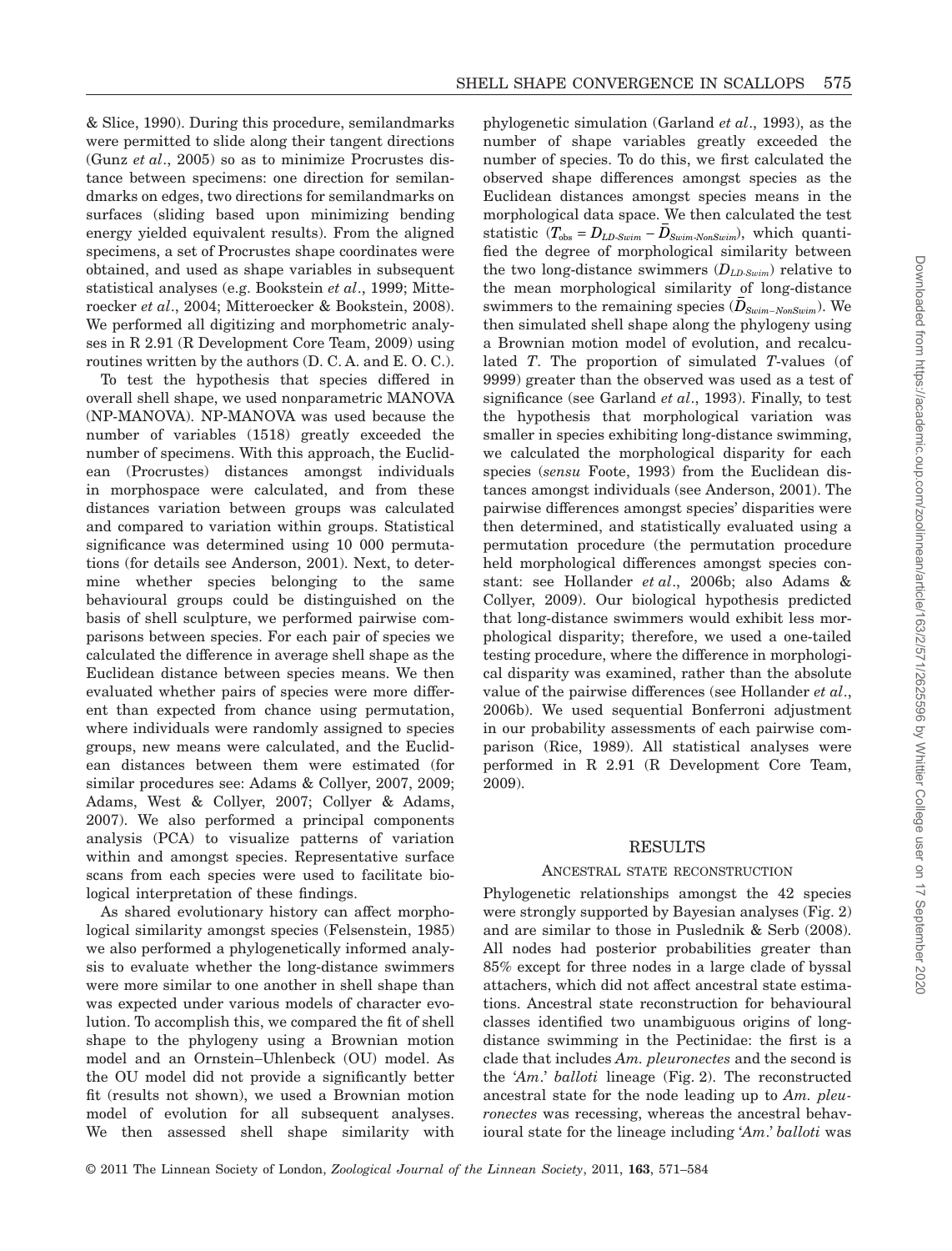

**Figure 2.** Maximum likelihood estimation of ancestral behaviours using a symmetrical likelihood model (Mk1) on an independently derived multigene Bayesian majority-rule consensus tree. Pie diagrams show character states and their proportion at each node. Taxa highlighted in blue represent long-distance swimming species; taxa in bold represent the seven species examined in our quantitative morphometric analyses of shell shape.

free-living. These data support a convergent pattern of behavioural evolution under a phylogenetically based definition (Revell *et al*., 2007).

#### MORPHOMETRIC ANALYSES

Using NP-MANOVA, we found significant variation amongst species relative to within species  $(F = 69.12,$  $P < 0.0001$ ,  $R^2 = 0.708$ ), indicating that at least one species differed from the others in shell shape. Pairwise comparisons confirmed these findings, indicating that nearly every species differed significantly from every other species (Table 2). As such, species from distinct behavioural groups, as well as species from the same behavioural group were significantly different in shell shape. The single exception to this pattern was found between the long-distance swimming species (*Am. pleuronectes* and '*Am.*' *balloti*), which were not significantly different in shell shape. When examined from a phylogenetic perspective, we found that the long-distance swimmers were significantly more similar to one another than expected under a Brownian motion model of evolution  $(T_{obs} = 0.0573; P_{rand} = 0.0309)$ . Thus, shared evolutionary history was not sufficient to explain their degree of phenotypic similarity.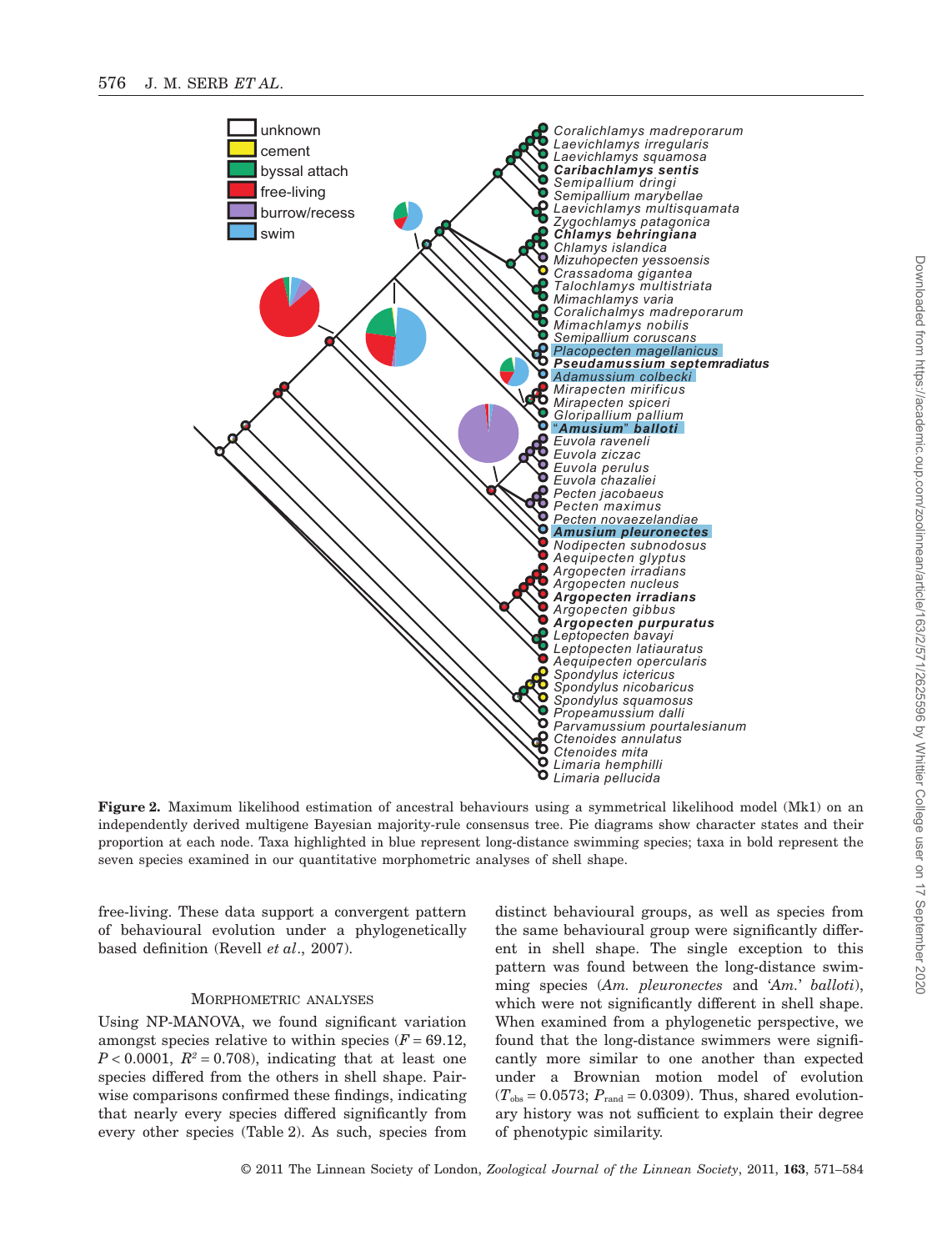|                              | pleuronectes<br>Amusium | Amusium <sup>.</sup><br><b>balloti</b> | Argopecten<br>irradians | purpuratus<br>Argopecten | behringiana<br>Chlamys | Caribachlamys<br>sentis | Pseudamusium<br>septenra diatus |
|------------------------------|-------------------------|----------------------------------------|-------------------------|--------------------------|------------------------|-------------------------|---------------------------------|
| Amusium pleuronectes         |                         | 0.0683 NS                              | 0.0001                  | 0.0001                   | 0.0001                 | 0.0001                  | 0.0001                          |
| 'Amusium' balloti            | 0.25271                 |                                        | 0.0001                  | 0.0001                   | 0.0001                 | 0.0001                  | 0.0001                          |
| Argopecten irradians         | 0.101694                | 0.097673                               |                         | 0.0001                   | 0.0001                 | 0.0001                  | 0.0001                          |
| Argopecten purpuratus        | 0.126472                | 0.120306                               | 0.040458                |                          | 0.0001                 | 0.0001                  | 0.0001                          |
| Chlamys behringiana          | 0.071253                | 0.065465                               | 0.066356                | 0.092344                 |                        | 0.0006                  | 0.0011                          |
| Caribachlamys sentis         | 0.073565                | 0.067704                               | 0.058188                | 0.078985                 | 0.044976               |                         | 0.0041                          |
| Pseudamussium septemradiatus | 0.0546                  | 0.047089                               | 0.060339                | 0.082532                 | 0.043114               | 0.034331                |                                 |

Table 2. Statistical assessment of pairwise differences in shell shape between species

When morphological disparity was examined, we found that the long-distance swimming species (*Am. pleuronectes* and *'Am.' balloti*) exhibited considerably less within-species morphological variation as compared to the remaining species (Table 3). Further, statistical comparisons of disparity revealed that in

SHELL SHAPE CONVERGENCE IN SCALLOPS 577

all cases, these differences were statistically significant (Table 3). These analyses revealed that the degree of morphological variation in the two longdistance swimming species was significantly less than what was observed in the species from other behavioural groups. Amongst the remaining five species, *P. septemradiatus* had the smallest within-species disparity (Table 3). Visualizing shell shape variation using principal

component analysis reflected the statistical findings above. The first principal component axis (PC1) described 57% of the total variation, and described a pattern of nearly continual variation from free-living species to byssal attaching species to long-distance swimmers (Fig. 3). The shell shape of *P. septemradiatus* occupies the morphospace between byssal attaching and long-distance swimming species (Fig. 3). The behavioural groups could be distinguished on the basis of shell shape along PC1; however, there was also significant separation between species within behavioural groups when viewed along both PC1 and PC2. In particular, both free-living species formed distinct clouds in morphospace, as did both byssal attaching species (Fig. 3). Importantly, the one notable exception to this pattern was the longdistance swimmers *Am. pleuronectes* and *'Am.' balloti*, which overlapped considerably in morphospace (Fig. 3). This finding was consistent with the statistical analyses described above (Table 3). In addition to the separation between species, differences in disparity were also evident amongst species. In particular, both *Am. pleuronectes* and *'Am.' balloti* displayed considerably less variability as compared to the remaining species.

Morphologically, the continuum of shell shape variation represented an anatomical gradient from smooth-shelled species to species exhibiting distinct ribs/ ridges on their shells. This pattern is evident when comparing 3D surface scans of representative individuals along PC1 (Fig. 3). In addition to alteration in shell sculpturing, there was a clear change in auricle size, shape, and symmetry. Smooth-shelled species exhibited a relative reduction in auricle size as compared to other behavioural groups and these auricles were relatively more symmetric and created a flared edge to the hinge line. On the other extreme of shell shape, byssal-attaching species exhibited a relative elongation of their anterior auricle, resulting in a straight, asymmetric hinge along the anteroposterior axis. Interestingly, these anatomical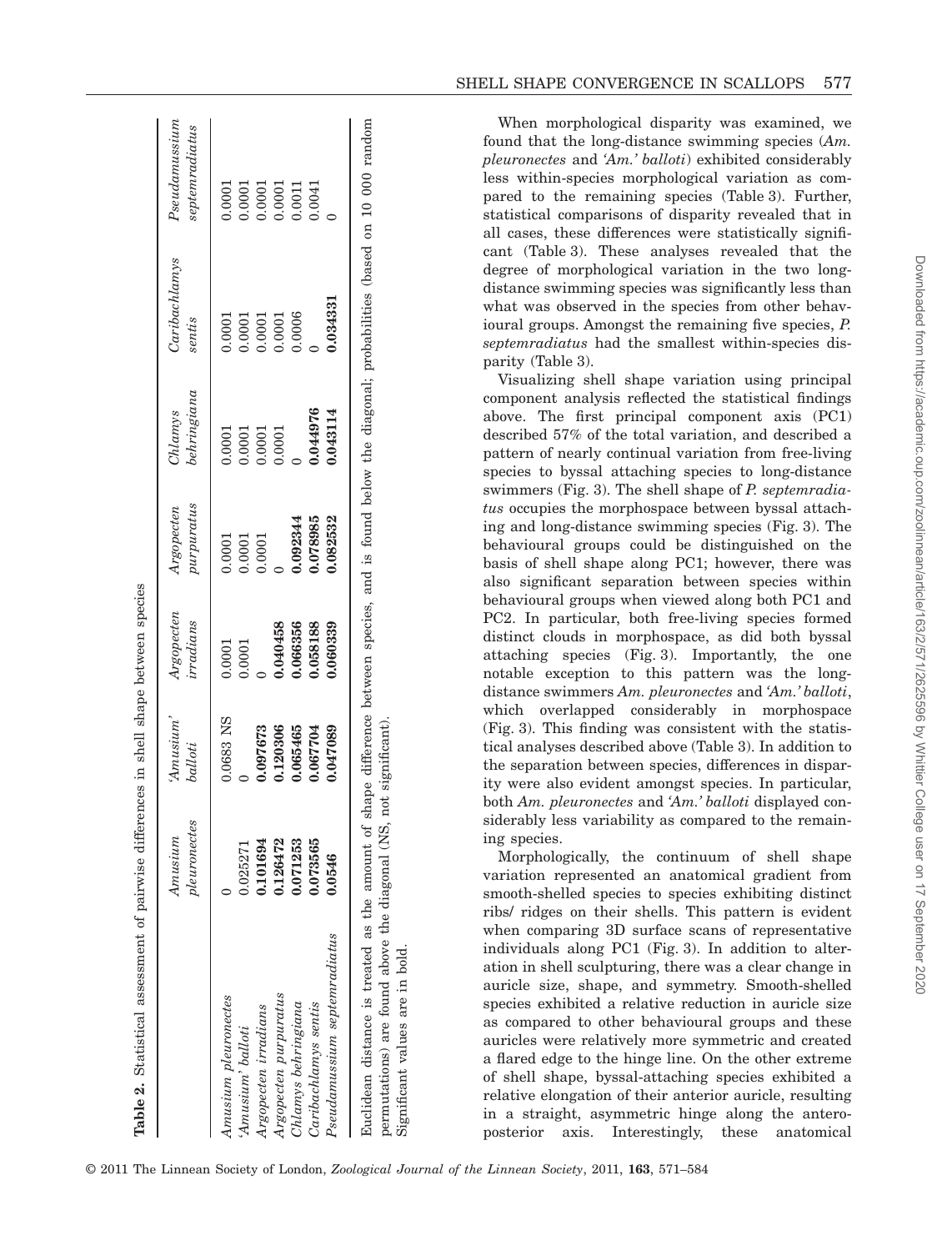|                              | Disparity $(D)$         | $D_{\text{oleuro}}$ - $D_{\text{Other}}$ | $P_{\text{rand}}$ | $D_{\text{halloti}}$ - $D_{\text{Other}}$ | $P_{\rm rand}$ |
|------------------------------|-------------------------|------------------------------------------|-------------------|-------------------------------------------|----------------|
| Amusium pleuronectes         | $3.7006 \times 10^{-4}$ |                                          |                   |                                           |                |
| 'Amusium' balloti            | $4.7786 \times 10^{-4}$ |                                          |                   |                                           |                |
| Argopecten irradians         | $9.6605 \times 10^{-4}$ | $-0.000596$                              | 0.0041            | $-0.000488$                               | 0.0095         |
| Argopecten purpuratus        | $2.1983 \times 10^{-3}$ | $-0.0018282$                             | 0.0001            | $-0.00172$                                | 0.0001         |
| Chlamys behringiana          | $9.6971 \times 10^{-4}$ | $-0.0005996$                             | 0.0083            | $-0.000492$                               | 0.0156         |
| Caribachlamys sentis         | $1.0412 \times 10^{-3}$ | $-0.0006711$                             | 0.0011            | $-0.000563$                               | 0.0027         |
| Pseudamussium septemradiatus | $7.9178 \times 10^{-4}$ | $-0.0004217$                             | 0.0271            | $-0.000314$                               | 0.0483         |
|                              |                         |                                          |                   |                                           |                |

**Table 3.** Within-species morphological disparity

Differences in disparity measures between *Am. pleuronectes* and *'Am.' balloti* versus all non-long-distance swimmers are displayed, along with their probabilities (based on a permutation procedure using 9999 iterations: see Material and methods).

Significant values based on sequential Bonferroni adjustment are shown in bold.

changes correspond closely to functional differences of the shell. Mechanistically, the longer anterior auricle adds support to the byssal attachment site and prevents overturning of the animal (Stanley, 1970) (Fig. 3A). When compared to byssal attaching (*Ch. behringiana*, *Ca. sentis*) or free-living species (*Ar. irradians*, *Ar. purpuratus*), the long-distance swimming species (*Am*. *pleuronectes*, '*Am*.' *balloti*) exhibit a unique shape with larger umbonal angles, which increases the shell area perpendicular to the direction of movement (i.e. 'aspect ratio'). This circular shape of the shell disk results in an increased lift/drag ratio when compared to byssally attached forms (Stanley, 1970; Gould, 1971).

#### DISCUSSION

Morphological convergence is an important phenomenon in evolutionary biology as it provides both multiple independent tests of the phenotypic response to a particular selective regime, and a way to study adaptation at the macroevolutionary scale (Larson & Losos, 1996). The rampant morphological convergence in shell form amongst bivalves illustrates the structure-function relationship as a response to similar selective forces. These selective forces acting on shells may include a range of environmental factors and functional/biomechanical requirements. For the swimming species of the Pectinidae, similarity in shell shape appears to be dictated by locomotive ability; i.e. locomotor performance. Under this scenario, shells of swimming species should converge on the most effective morphology for movement regardless of species relatedness. In this paper, we first demonstrated that long-distance swimming evolved at least two times within the Pectinidae using an independent molecular phylogenetic analysis. Using ancestral state reconstruction, we confirmed that the two swimming lineages evolved from ancestors exhibiting different behavioural habits. We then examined the shells of seven scallop species representing a range of behavioural habits. We found that the shells of two unrelated, long-distance swimming species converged on a specific morphology and occupied a narrow region in morphospace. For these two longdistance swimming species, there is clear morphological convergence. In addition, these swimming species displayed a significantly reduced degree of morphological disparity as compared to species from other behavioural groups. Finally, shared evolutionary history was not sufficient to explain the similarity in shell shape between long-distance swimmers. Thus, the patterns revealed in this study, distinctness of morphological type and a reduction of morphological variation, correspond closely to what is expected for a trait under strong selection and functional constraints.

The shell shape variation that we observed amongst species in this study also generated a particular pattern in morphospace; where long-distance swimming species were found at one extreme of morphospace, more sedentary species at the other extreme, and intermediate swimming species were between the two. Thus, our analyses identified a morphological gradient that corresponded closely to the known gradient in the behavioural habits of these species. These findings suggest the hypothesis that the observed differences in shell shape may have resulted from divergent selection, generated by biomechanical factors required for swimming in some species and physical factors required for protection against predators in other species. If this hypothesis is correct, there exists a functional trade-off in shell shape, such that having a smooth, streamlined surface and reduced weight may benefit swimming performance, but at the expense of protecting the animal within the shell, and vice versa. Indeed, such divergent evolution in shell shape has previously been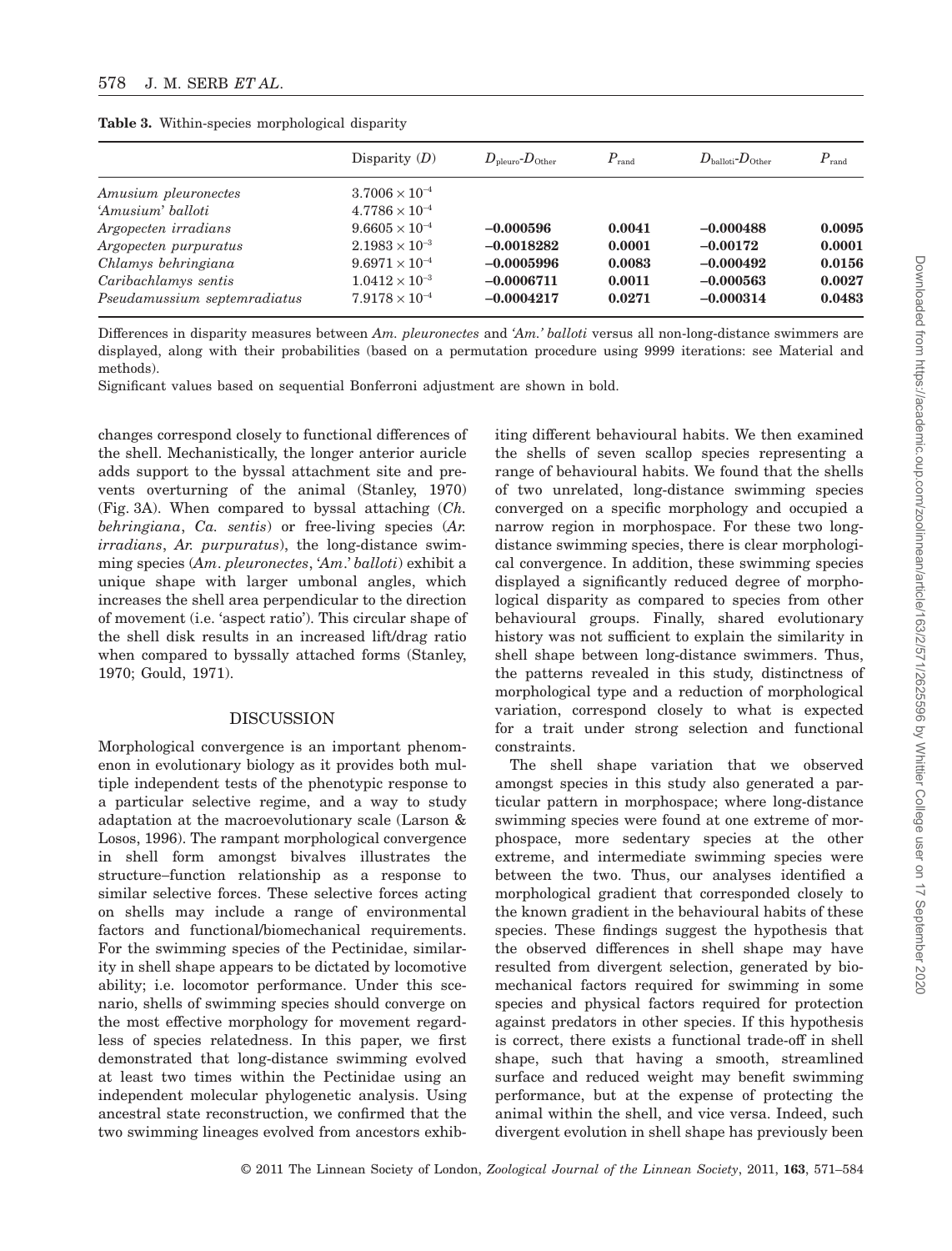

Downloaded from https://academic.oup.com/zoolinnean/article/163/2/571/2625596 by Whittier College user on 17 September 2020 Downloaded from https://academic.oup.com/zoolinnean/article/163/2/571/2625596 by Whittier College user on 17 September 2020

**Figure 3.** Principal component plot of shell shape variation for specimens used in this study. The first three principal component (PC) axes explain 75.8% of the total variation in shell shape (PC1 =  $57.3\%$ ; PC2 =  $11.6\%$ ; PC3 =  $6.9\%$ ). (A) Shape variation along PC1 and PC2 with photographs of representative individuals for each species. Scale bars = 1 cm. (B) Shape variation along PC1 and PC3. Species are designated as: *Amusium pleuronectes* (blue squares), *'Amusium' balloti* (blue circles), *Argopecten irradians* (red squares), *Argopecten purpuratus* (red circles), *Chlamys behringiana* (green triangles), *Caribachlamys sentis* (green diamonds), *Pseudamussium septemradiatus* (white inverted triangles).

identified in other species. For example, the gastropod *Littorina saxatilis* (Olivi, 1792) displays a smaller, thin-shelled ecotype in habitats where biomechanical constraints owing to wave action represent a major selective pressure, and displays a larger, thicker shelled ecotype in alternative habitats where defence against predation is critical for survival (see Reid, 1996; Johannesson, 2003; Hollander, Adams & Johannesson, 2006a; Hollander *et al*., 2006b). Analogous patterns in other species have also been identified (e.g. Appleton & Palmer, 1988; Trussell, 1996; DeWitt, Robinson & Wilson, 2000). Our study represents one of the first putative instances of such a pattern in adult bivalves, suggesting the possibility that functional trade-offs and selective divergence may be important for the evolutionary diversification of this group (see also Freeman & Byers, 2006). It should be noted however that we examined only seven of the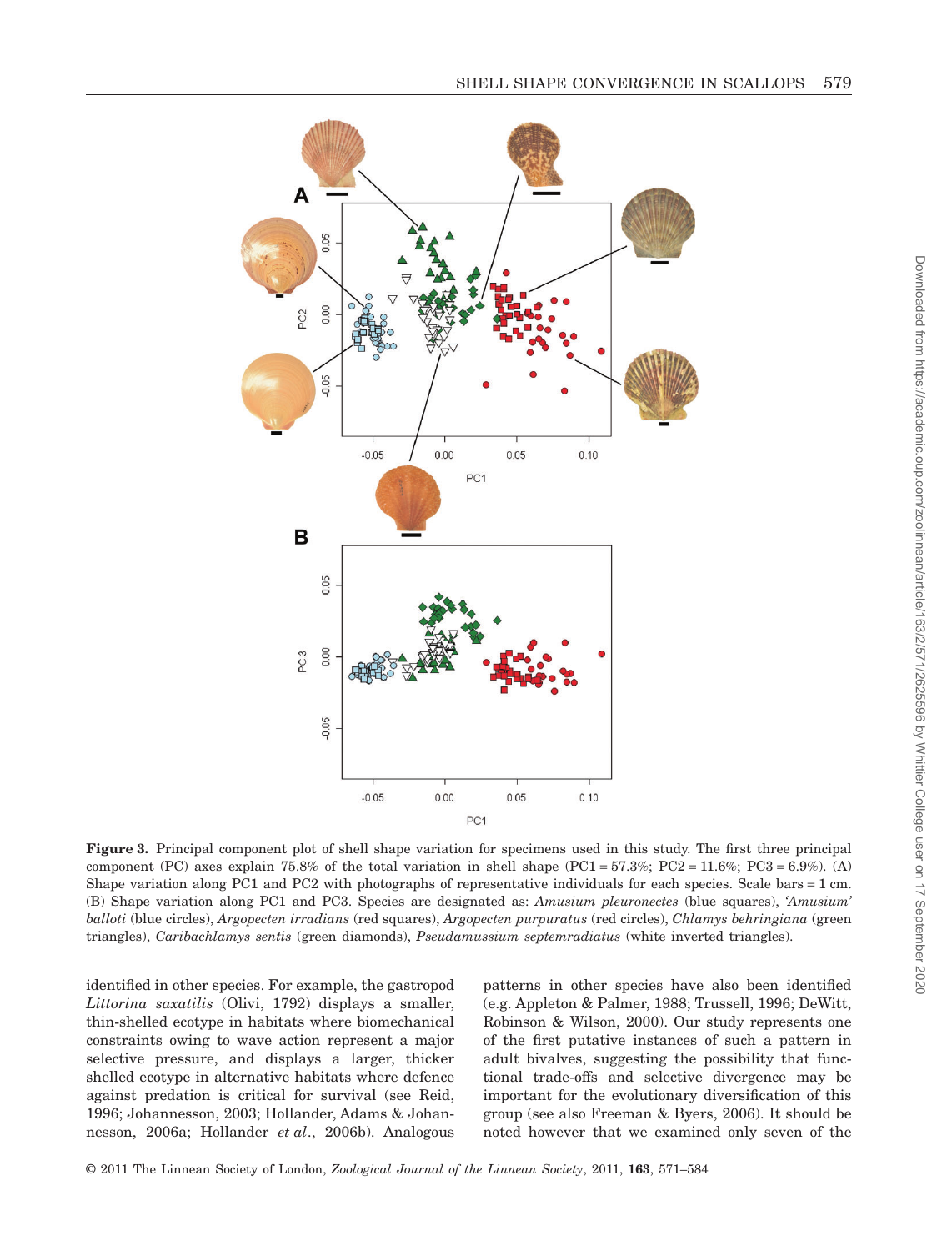roughly 250 recognized scallop species (Brand, 2006; Dijkstra, 2009). Although our data support morphological convergence between two swimming species from the *Amusium* and '*Amusium*' clades, we predict that other long-distance swimming species may also be convergent. This prediction should be formally examined. Future experimental and comparative studies are therefore required to determine whether or not this pattern is general to the entire family.

Interestingly, we found that the species intermediate in its swimming ability (*P. septemradiatus*) was also intermediate in its shell morphology. Specifically, *P. septemradiatus* lies between the long-distance swimmers and the more sedentary species in morphospace, indicating an intermediate morphology between byssal attachers and long-distance swimmers. In addition, *P. septemradiatus* exhibited reduced variation in shell shape, although its disparity was not as low as was seen in *Am*. *pleuronectes* and '*Am*.' *balloti*. This finding suggests the hypothesis that intermittent swimming behaviour in *P. septemradiatus* has exerted some degree of selection on shell shape, although perhaps not to the same degree as in *Am. pleuronectes* and '*Am*.' *balloti*. In terms of shell shape, *P. septemradiatus* displays distinct rounded ribbing along its shell, but these ribs are fewer in number (four to ten) than in the more sedentary species (e.g. *Ar. irradians*, 14–24; *Ca. sentis*, up to 50). Thus, *P. septemradiatus* is relatively smoother than the sedentary species, but more rugose than the two long-distance swimmers. This morphology suggests that intermittent swimming may be adequately accomplished via a morphology that is neither 'swimmer-like' nor 'sedentary-like.' If this hypothesis is correct, we predict that other intermittent swimmers, such as *Swiftopecten swiftii* (Bernardi, 1858) and *Delectopecten* Stewart, 1930, will display a similar morphology to *P. septemradiatus*, and will overlap with it in morphospace.

In this study, we identified strong morphological and behavioural similarity in shell shape between two distantly related species experiencing similar functional demands. A phylogenetic analysis of behaviour revealed that long-distance swimming evolved multiple times, revealing that this behaviour evolved as a result of convergent evolution. Combining these findings we hypothesized that two unrelated species exhibiting long-distance swimming were morphologically similar as a result of functional convergence. Although this morphological hypothesis derives logically from the available evidence, it should be noted that other historical processes have not been fully considered. Indeed, morphological similarities amongst extant taxa can evolve from a number of causal processes, including evolutionary convergence and evolutionary parallelism (*sensu* Revell *et al*., 2007). Distinguishing between these alternative explanations requires examining the trajectories of morphological evolution obtained from a phylogenetic framework (Revell *et al*., 2007). Thus, although it is likely that the similarity in shell shape between two long-distance swimmers is the result of evolutionary convergence, a more comprehensive comparative analysis with complete taxon sampling, combined with a robust and comprehensive phylogeny for Pectinidae, is required to fully distinguish this hypothesis from the alternative of evolutionary parallelism.

Finally, we note that most studies of morphological convergence and adaptation have focused on vertebrates, where examples are found in all major lineages (e.g. fish: Fryer & Iles, 1972; Rüber & Adams, 2001; amphibians: Wiens, Chippindale & Hillis, 2003; reptiles: Stayton, 2006; Revell *et al*., 2007; birds: Van Tuinen *et al*., 2001; Grant *et al*., 2004; mammals: Kelt *et al*., 1996). Although convergent evolution in vertebrates is well documented, we know far less about such patterns in other animal groups. Part of the reason for the paucity of nonvertebrate examples may simply reflect the fact that fewer invertebrate species are used as models to study adaptation. Indeed, if the patterns seen in vertebrates are representative, they suggest that convergent evolution should be far more prevalent across the animal kingdom than is currently known, as vertebrates comprise only about 5 per cent of all animal diversity. Thus, we recommend that future work on convergent evolution focus more heavily on nonvertebrate taxa, to determine whether similar patterns and processes are observed. In particular, we feel that the Mollusca represent an attractive system for studying patterns of morphological evolution and adaptation. Mollusca is the second largest animal phylum, including about 93 000 named living species, with an estimated 200 000 living species and 70 000 additional fossil taxa (Brusca *et al*., 2003; Ponder & Lindberg, 2008). Although a number of studies have examined patterns of phenotypic change, particularly in gastropod shell shape as an evolutionary trade-off or response to predation pressures (e.g. Vermeij, 1982; Hollander *et al*., 2006b; Edgell & Rochette, 2008; Lakowitz, Bronmark & Nystrom, 2008) or as a physiological response to extreme ambient temperatures (e.g. Phifer-Rixey *et al*., 2008; Harley *et al*., 2009), this phylum generally remains under-utilized as an evolutionary model for such questions. Within the Mollusca, bivalves exhibit a wide range of morphological variation, which is closely linked to their life history and ecology. Furthermore, in some lineages, shell shape appears to be more a consequence of biomechanical requirements rather than a response to predation (but see Freeman & Byers, 2006). Our study has demonstrated the first instance of morphological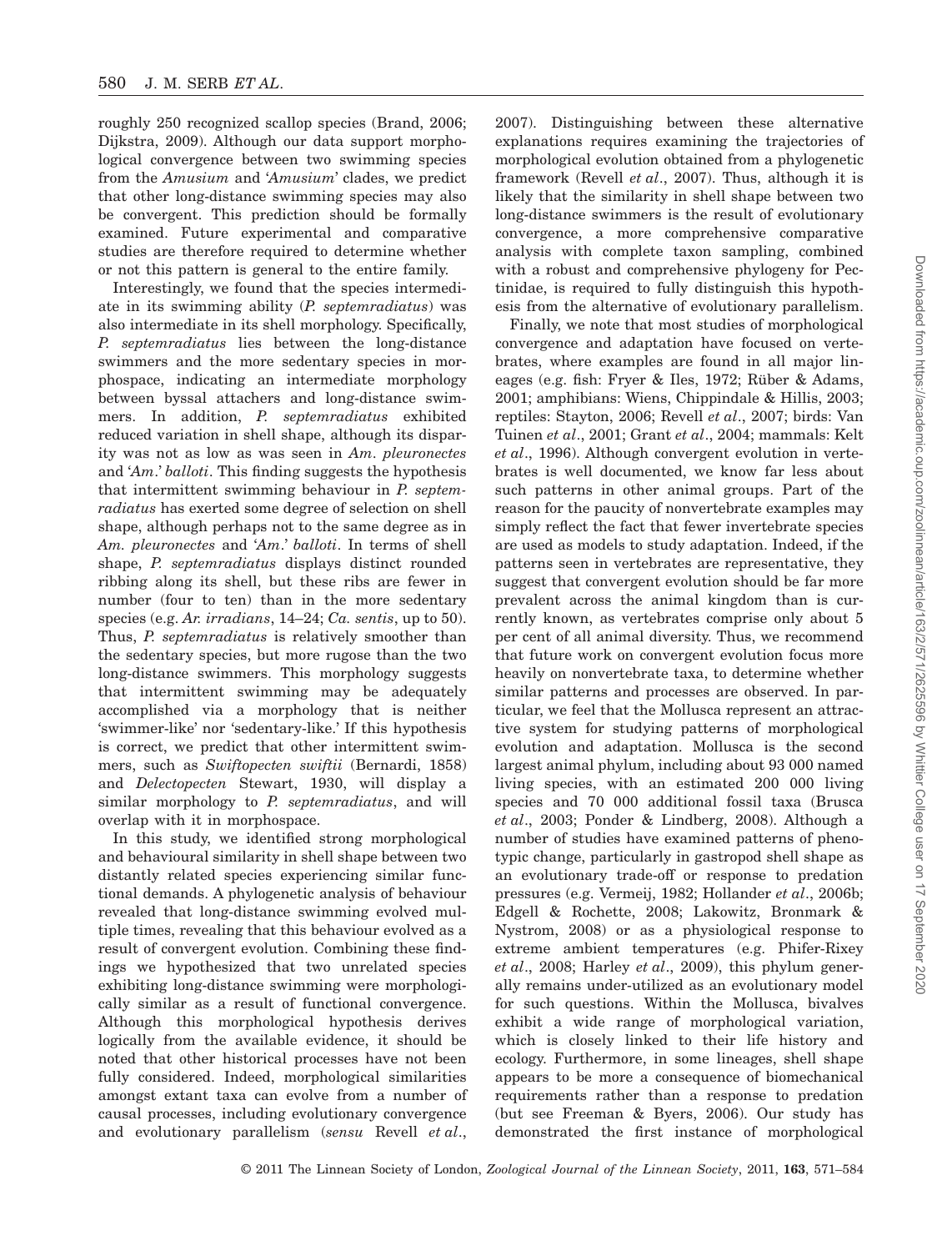convergence in bivalves as a result of biomechanical selective pressures, and suggests the possibility that this pattern may be more widespread. Thus, like vertebrates, bivalves provide the opportunity to examine the evolutionary responses to disparate selection pressures (predation and biomechanical requirements) to understand how these pressures have shaped the evolution of diversity.

#### ACKNOWLEDGEMENTS

We thank the following curators and collection managers who provided specimens for this work: Leslie Skibinski (DMNH), Gustav Pauley (FLMNH), Ellen Strong and Tyjuana Nickens (USNM), and Mervi Kangas and Sue Morrison (WAMS). Kevin Roe provided useful comments on drafts of this manuscript. This work was sponsored in part by NSF grants DEB-0614153 (to J. M. S.) and DEB-0446758 (to D. C. A.).

#### REFERENCES

- **Adams DC, Collyer ML. 2007.** Analysis of character divergence along environmental gradients and other covariates. *Evolution* **61:** 510–515.
- **Adams DC, Collyer ML. 2009.** A general framework for the analysis of phenotypic trajectories in evolutionary studies. *Evolution* **63:** 1143–1154.
- **Adams DC, Rohlf FJ, Slice DE. 2004.** Geometric morphometrics: ten years of progress following the 'revolution'. *Italian Journal of Zoology* **71:** 5–16.
- **Adams DC, West ME, Collyer ML. 2007.** Location-specific sympatric morphological divergence as a possible response to species interactions in West Virginia *Plethodon* salamander communities. *Journal of Animal Ecology* **76:** 289–295.
- **Allen JA. 1953.** Observations on the epifauna of the deepwater muds of the Clyde Sea area, with special reference to *Chlamys septemradiata* (Müller). *Journal of Animal Ecology* **22:** 240–260.
- **Anderson MJ. 2001.** A new method for non-parametric multivariate analysis of variance. *Austral Ecology* **26:** 32–46.
- **Ansell AD, Cattaneo-Vietti R, Chiantore M. 1998.** Swimming in the Antartic scallop *Adamussium colbecki* analysis of *in situ* video recordings. *Antarctic Science* **10:** 369–375.
- **Appleton RD, Palmer AR. 1988.** Water-borne stimuli released by predatory crabs and damaged prey induce more predator-resistant shells in a marine gastropod. *Proceedings of the National Academy of Sciences, USA* **85:** 4387–4391.
- **Blackledge TA, Gillespie RG. 2004.** Convergent evolution of behavior in an adaptive radiation of Hawaiian web-building spiders. *Proceedings of the National Academy of Sciences, USA* **101:** 16228–16233.
- **Bookstein FL. 1991.** *Morphometric tools for landmark data: geometry and biology*. Cambridge: Cambridge University Press.
- **Bookstein F, Schafer K, Prossinger H, Seidler H, Fieder M, Stringer C, Weber GW, Arsuaga JL, Slice DE, Rohlf FJ, Recheis W, Mariam AJ, Marcus LF. 1999.** Comparing frontal cranial profiles in archaic and modern homo by morphometric analysis. *Anatomical Record* **257:** 217–224.
- **Brand AR. 2006.** Scallop ecology: distributions and behaviour. In: Shumway SE, Parsons GJ, eds. *Scallops: biology, ecology and aquaculture*. Amsterdam, the Netherlands: Elsevier B.V, 651–744.
- **Brusca RC, Brusca GJ, Haver N. 2003.** *Invertebrates*. Sunderland, MA: Sinauer Associates Inc.
- **Chang J-Y, Davison IG, Demont ME. 1996.** Dynamics and energetics of scallop locomotion. *Journal of Experimental Biology* **199:** 1931–1946.
- **Checa AG, Jimènez-Jimènez AP. 2003.** Evolutionary morphology of oblique ribs of bivalves. *Palaeontology* **46:** 709– 724.
- **Clark AH, Jr. 1965.** The scallop superspecies Aequipecten irradians (Lamarck). *Malacologia* **2:** 161–188.
- **Collyer ML, Adams DC. 2007.** Analysis of two-state multivariate phenotypic change in ecological studies. *Ecology* **88:** 683–692.
- **DeWitt TJ, Robinson BW, Wilson DS. 2000.** Functional diversity among predators of a freshwater snail imposes an adaptive trade-off for shell morphology. *Evolutionary Ecology Research* **2:** 129–148.
- **Dijkstra HH. 2009.** *Scallops (Propeamussiidae & Pectinidae*). Available at http://www.scallop.nl/
- **Donovan DA, Bingham BL, Farren HL, Gallardo R, Vigi**lant V. 2002. Effects of sponge encrustation on the swimming behaviour, energetics and morphometry of the scallop *Chlamys hastata*. *Journal of the Marine Biological Association U.K.* **82:** 469–476.
- **Edgell TC, Rochette R. 2008.** Differential snail predation by an exotic crab and the geography of shell-claw covariance in the northwest Atlantic. *Evolution* **62:** 1216– 1228.
- **Felsenstein J. 1985.** Confidence limits on phylogenies: an approach using the bootstrap. *Evolution* **39:** 783–791.
- **Foote M. 1993.** Contributions of individual taxa to overall morphological disparity. *Paleobiology* **19:** 403–419.
- **Freeman AS, Byers JE. 2006.** Divergent induced responses to an invasive predator in marine mussel populations. *Science* **313:** 831–833.
- **Fryer G, Iles TD. 1972.** *The cichlid fishes of the Great Lakes of Africa: their biology and evolution*. Edinburgh: Oliver & Boyd.
- **Garland T, Dickerman AW, Janis CM, Jones JA. 1993.** Phylogenetic analysis of covariance by computer simulation. *Systematic Biology* **42:** 265–292.
- **Gould SJ. 1971.** Muscular mechanics and the ontogeny of swimming in scallops. *Palaeontology* **14:** 61–94.
- **Grant PR, Grant BR, Markert JA, Keller LF, Petren K. 2004.** Convergent evolution of Darwin's finches caused by introgressive hybridization and selection. *Evolution* **58:** 1588–1599.
- **Gunz P, Mitteroecker P, Bookstein FL. 2005.** Semilandmarks in three dimensions. In: Slice DE, ed. *Modern*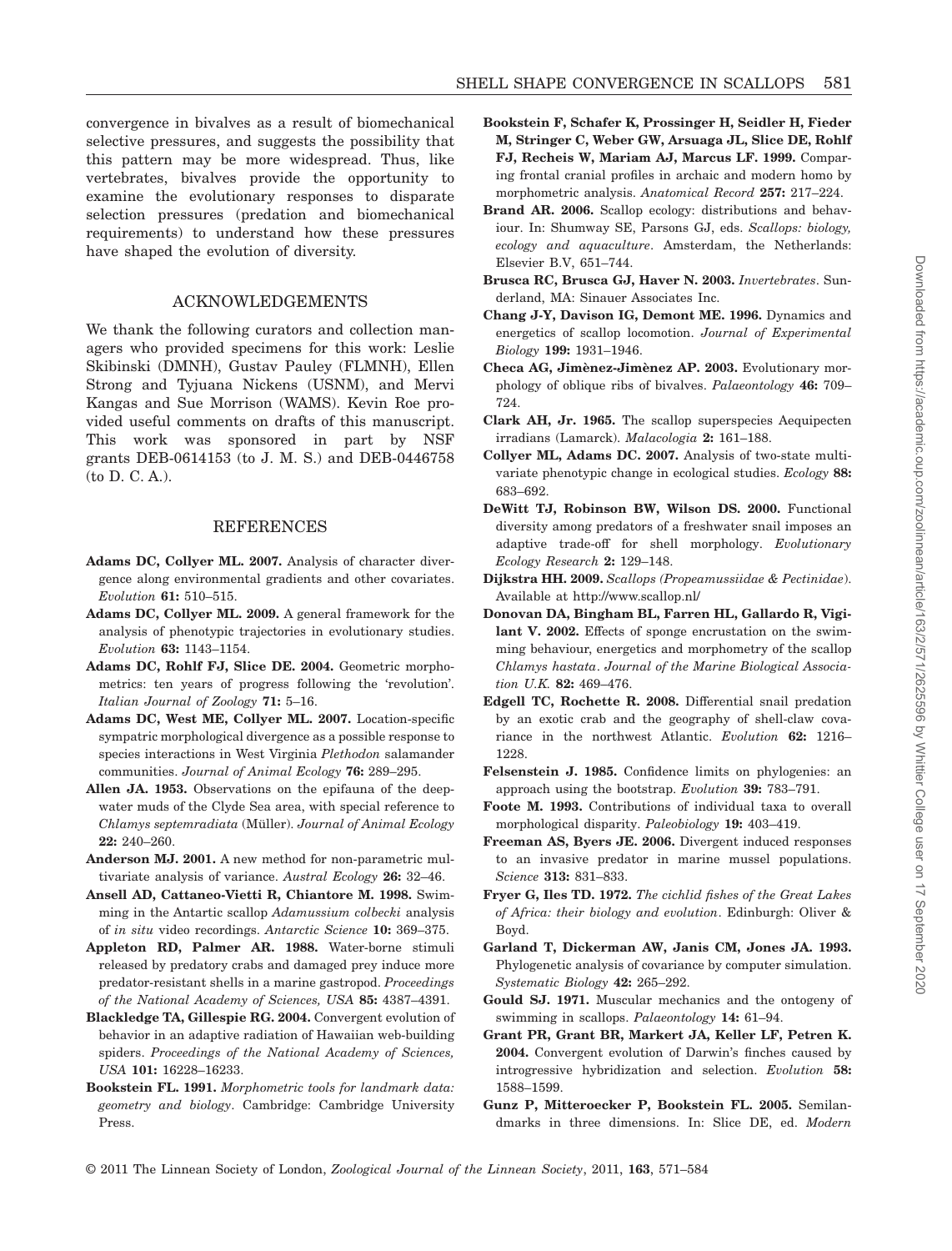*morphometrics in physical anthropology*. New York: Kluwer Academic/Plenum Publishers, 73–98.

- **Harley CDG, Denny MW, Mach KJ, Miller LP. 2009.** Thermal stress and morphological adaptations in limpets. *Functional Ecology* **23:** 292–301.
- **Harmon LJ, Kolbe JJ, Cheverud JM, Losos JB. 2005.** Convergence and the multidimensional niche. *Evolution* **59:** 409–421.
- **Hayami I. 1991.** Living and fossil scallop shells as airfoils: an experimental study. *Paleobiology* **17:** 1–18.
- **Herrel A, Vincent SE, Alfaro ME, Wassenbergh SV, Vanhooydonck B, Irschick DJ. 2008.** Morphological convergence as a consequence of extreme functional demands: examples from the feeding system of natricine snakes. *Journal of Evolutionary Biology* **21:** 1438–1448.
- **Hertlein LG. 1969.** Family Pectinidae Rafinesque, 1815. In: Moore RC, ed. *Treatise on invertebrate paleontology (N) Mollusca 6*. Lawrence, KS: Geological Society of America and University of Kansas, N348–N373.
- **Hollander J, Adams DC, Johannesson K. 2006a.** Evolution of adaptation through allometric shifts in a marine snail. *Evolution* **60:** 2490–2497.
- **Hollander J, Collyer ML, Adams DC, Johannesson K. 2006b.** Phenotypic plasticity in two marine snails: constraints superseding life history. *Journal of Evolutionary Biology* **19:** 1861–1872.
- **Huelsenbeck JP, Ronquist F. 2001.** MRBAYES: Bayesian inference of phylogeny. *Bioinformatics* **17:** 754–755.
- **Johannesson K. 2003.** Evolution in *Littorina*: ecology matters. *Journal of Sea Research* **49:** 107–117.
- **Joll LM. 1989.** Swimming behavior of the saucer scallop *Amusium balloti* (Mollusca, Pectinidae). *Marine Biology* **102:** 299–305.
- **Kauffman EG. 1969.** Form, function, and evolution. In: Moore RC, ed. *Treatise on invertebrate paleontology, part N, Mollusca 6, Bivalvia*. Lawrence, KS: Geological Society of American and University of Kansas, N130–N205.
- **Kelt DA, Brown JH, Heske EJ, Marquet PA, Morton SR, Reid JRW, Rogovin KA, Shenbrot G. 1996.** Community structure of desert small mammals: comparisons across four continents. *Ecology* **77:** 746–761.
- **Lakowitz T, Bronmark C, Nystrom P. 2008.** Tuning in to multiple predators: conflicting demands for shell morphology in a freshwater snail. *Freshwater Biology* **53:** 2184– 2191.
- **Larson A, Losos JB. 1996.** Phylogenetic systematics of adaptation. In: Rose MR, Lauder GV, eds. *Adaptation*. San Diego, CA: Academic Press, 187–220.
- **Lewis PO. 2001.** A likelihood approach to estimating phylogeny from discrete morphological character data. *Systematic Biology* **50:** 913–925.
- **Losos JB. 1992.** The evolution of convergent structure in Caribbean *Anolis* communities. *Systematic Biology* **41:** 403– 420.
- **Losos JB, Jackman TR, Larson A, Queiroz K, Rodrigues-Schettino L. 1998.** Contingency and determinism in replicated adaptive radiations of island lizards. *Science* **279:** 2115–2118.
- **Maddison WP, Maddison DR. 2009.** Mesquite: A modular system for evolutionary analysis, 2.6 ed. Available at: http:// mesquiteproject.org/
- **Manuel JL, Dadswell MJ. 1993.** Swimming of juvenile sea scallops, *Placopecten magellanicus* (Gmelin) – a minimum size for effective swimming. *Journal of Experimental Marine Biology and Ecology* **174:** 137–175.
- **Marsh RL, Olson JM, Guzik SK. 1992.** Mechanical performance of scallop adductor muscle during swimming. *Nature* **357:** 411–413.
- **Melville J, Harmon LJ, Losos JB. 2006.** Intercontinental community convergence of ecology and morphology in desert lizards. *Proceedings of the Royal Society of London, Series B* **273:** 557–563.
- **Millward A, Whyte MA. 1992.** The hydrodynamic characteristics of six scallops in the superfamily Pectinacea, Class Bivalvia. *Journal of Zoology* **227:** 547–566.
- **Mitteroecker P, Bookstein FL. 2008.** The evolutionary role of modularity and integration in the hominid cranium. *Evolution* **62:** 943–958.
- **Mitteroecker P, Gunz P. 2009.** Advances in geometric morphometrics. *Evolutionary Biology* **36:** 235–247.
- **Mitteroecker P, Gunz P, Bernhard M, Schaefer K, Bookstein FL. 2004.** Comparison of cranial ontogenetic trajectories among great apes and humans. *Journal of Human Evolution* **46:** 679–698.
- **Morton B. 1980.** Swimming in *Amusium pleuronectes* (Bivalvia: Pectinidae). *Journal of Zoology* **190:** 375–404.
- **Pagel M. 1994.** Detecting correlated evolution on phylogenies: a general method for the comparative analysis of discrete characters. *Proceedings of the Royal Society of London, Series B* **255:** 37–45.
- **Pagel M. 1999.** The maximum likelihood approach to reconstructing ancestral character states of discrete characters on phylogenies. *Systematic Biology* **48:** 612–622.
- **Phifer-Rixey M, Heckman M, Trussell GC, Schmidt PS. 2008.** Maintenance of clinal variation for shell colour phenotype in the flat periwinkle *Littorina obtusata*. *Journal of Evolutionary Biology* **21:** 966–978.

**Ponder WF, Lindberg DR. 2008.** *Phylogeny and evolution of the Mollusca*. Berkeley, CA: University of California Press.

- **Puslednik L, Serb JM. 2008.** Molecular phylogenetics of the Pectinidae (Mollusca: Bivalvia) and the effect of outgroup selection and increased taxon sampling on tree topology. *Molecular Phylogenetics and Evolution* **48:** 1178–1188.
- **R Development Core Team. 2009.** R: a language and environment for statistical computing. Version 2.91. Available at http://cran.R-project.org R Foundation for Statistical Computing, Vienna.
- **Reid DG. 1996.** *Systematics and evolution of Littorina*. London: The Ray Society.
- **Revell LJ, Johnson MA, Schulte I, Schlute JA II, Kolbe JJ, Losos JB. 2007.** A phylogenetic test for adaptive convergence in rock-dwelling lizards. *Evolution* **61:** 2898–2912.
- **Rice WR. 1989.** Analyzing tables of statistical tests. *Evolution* **43:** 223–225.
- **Rohlf FJ, Marcus LF. 1993.** A revolution in morphometrics. *Trends in Ecology and Evolution* **8:** 129–132.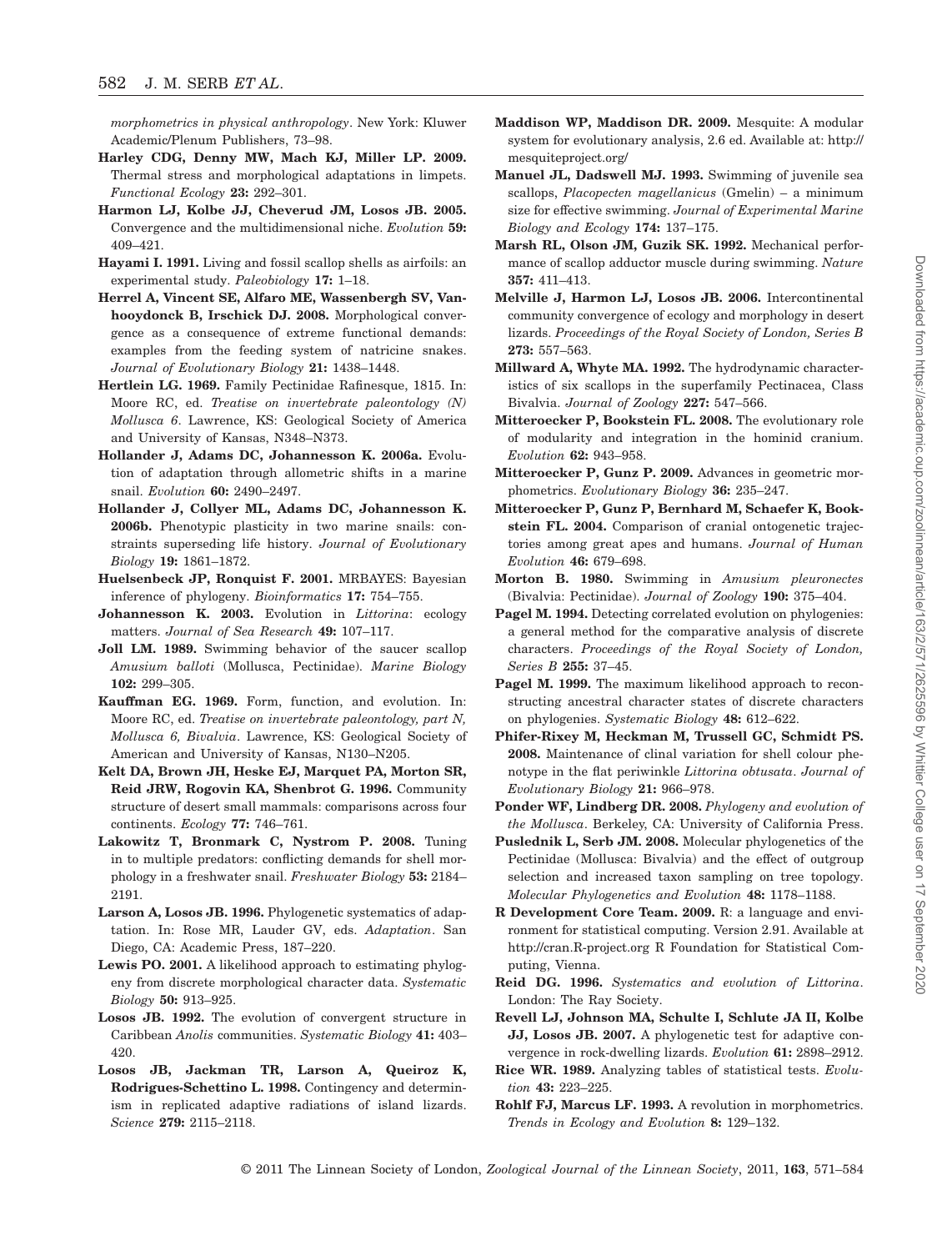- **Rohlf FJ, Slice DE. 1990.** Extensions of the procrustes method for the optimal superimposition of landmarks. *Systematic Zoology* **39:** 40–59.
- **Rüber L, Adams DC. 2001.** Evolutionary convergence of body shape and trophic morphology in cichlids from Lake Tanganyika. *Journal of Evolutionary Biology* **14:** 325–332.
- **Rüber L, Verheyen E, Meyer A. 1999.** Replicated evolution of trophic specializations in an endemic cichlid fish lineage from Lake Tanganyika. *Proceedings of the National Academy of Sciences, USA* **96:** 10230–10235.
- **Sakurai I, Seto M. 2000.** Movement and orientation of the Japanese scallop *Patinopecten yessoensis* (Jay) in reponse to water flow. *Aquaculture* **181:** 269–279.
- **Savazzi E. 1982.** Shell sculpture and burrowing in the bivalves *Scapharca inaequivalvis* and *Acanthocardia tuberculata*. *Stuttgarter Beiträge zur Naturkunde* **353:** 1–12.
- **Schluter D. 2000.** *The ecology of adaptive radiation*. Oxford: Oxford University Press.
- **Schluter D, Price T, Moores AO, Ludwig D. 1997.** Likelihood of ancestor states in adaptive radiation. *Evolution* **51:** 1699–1711.
- **Seed R. 1980.** Shell growth and form in the Bivalvia. In: Rhoads DC, Lutz RA, eds. *Skeletal growth of aquatic organisms: biological records of environmental changes*. New York: Plenum Press, 23–67.
- **Stanley SM. 1970.** Relation of shell form to life habits of the Bivalvia (Mollusca). *Geological Society of America, Memoir* **125:** 1–296.
- **Stanley SM. 1972.** Functional morphology and evolution of bysally attached bivalve mollusks. *Journal of Paleontology* **46:** 165–212.
- **Stanley SM. 1975.** Adaptive themes in the evolution of Bivalvia (Mollusca). *Annual Review of Earth Planet Science* **3:** 361–385.
- **Stanley SM. 1981.** Infaunal survival: alternative functions of shell ornamentation in the Bivalvia (Mollusca). *Paleobiology* **7:** 384–393.
- **Stanley SM. 1988.** Adaptive morphology of the shell in bivalves and gastropods. In: Trueman ER, Clarke MR, eds. *The Mollusca. Volume 11. Form and function*. San Diego, CA: Academic Press, 105–141.
- **Stayton CT. 2006.** Testing hypotheses of convergence with multivariate data: morphological and functional convergence among herbivorous lizards. *Evolution* **60:** 824–841.
- **Trueman ER, Brand AR, Davis P. 1966.** The effect on substrate and shell shape on the burrowing of some common bivalves. *Proceedings of the Malacologial Society of London* **37:** 97–109.
- **Trussell GC. 1996.** Phenotypic plasticity in an intertidal snail: the role of a common crab predator. *Evolution* **50:** 448–454.
- **Valh O, Clausen B. 1980.** Frequency of swimming and energy cost of byssus production in *Chlamys islandica* (O.F. Muller). *ICES Journal of Marine Science* **39:** 101–103.
- **Van Tuinen M, Butvill DB, Kirsch JAW, Hedges SB. 2001.** Convergence and divergence in the evolution of aquatic birds. *Proceedings of the Royal Society of London Series B. Biological Sciences* **268:** 1345–1350.
- **Vermeij GJ. 1982.** Phenotypic evolution in a poorly dispersing snail after arrival of a predator. *Nature* **299:** 349–350.
- **Vincent SE, Brandley MC, Herrel A, Alfaro ME. 2009.** Convergence in trophic morphology and feeding performance among piscivorous natricine snakes. *Journal of Evolutionary Biology* **22:** 1203–1211.
- **Waller TR. 1993.** The evolution of '*Chlamys*' (Mollusca: Bivalvia: Pectinidae) in the tropical western Atlantic and eastern Pacific. *American Malacological Bulletin* **10:** 195– 249.
- **Waller TR. 1996.** Bridging the gap between the eastern Atlantic and eastern Pacific: a new species of *Crassadoma* (Bivalvia: Pectinidae) in the Pliocene of Florida. *Journal of Paleontology* **70:** 941–946.
- **Watters GT. 1994.** Form and function of unionoidean shell sculpture and shape (Bivalvia). *American Malacological Bulletin* **11:** 1–20.
- **Wiens JJ, Chippindale PT, Hillis DM. 2003.** When are phylogenetic analyses misled by convergence? A case study in Texas cave salamanders. *Systematic Biology* **52:** 501–514.
- **Zelditch ML, Swiderski DL, Sheets HD, Fink WL. 2004.** *Geometric morphometrics for biologists: a primer*. Amsterdam: Elsevier/Academic Press.

#### APPENDIX

Specimens examined to quantify shell shape. For each, the left valves of individuals from both in-house collections as well as collections of the Delaware Museum of Natural History (DMNH), Florida Museum of Natural History (FLMNH), Smithsonian Institution (USNM), and Western Australian Museum (WAMS) were examined. Taxa studied include:

*Amusium pleuronectes* (*N* = 18). Borneo Is., Malaysia. 7 January 1908. USNM 254931. (pleuronectes-1, pleuronectes-2, pleuronectes-3, pleuronectes-4, pleuronectes-5, pleuronectes-6, pleuronectes-7, pleuronectes-8, pleuronectes-9, pleuronectes-10, pleuronectes-11, pleuronectes-12, pleuronectes-13, pleuronectes-14, pleuronectes-15, pleuronectes-16, pleuronectes-17, pleuronectes-18). *'Amusium' balloti* (*N* = 32). Shark Bay, Australia. 15

January 2007. (WAMS  $33084.3 = \text{balloti1}$ . WAMS 33085.3 = balloti2, WAMS 33084.2 = balloti3, WAMS 33087.2 = balloti4, WAMS 33088.2 = balloti5, WAMS  $33087.3 = \text{balloti6}$ , Bald Isl  $#3 = \text{balloti7}$ , WAMS 33085.4 = balloti8, WAMS 33084.4 = balloti9, WAMS  $33088.3 = \text{balloti10}$ , WAMS  $33085.2 = \text{balloti11}$ , WAMS 33081.2 = balloti12, WAMS 33081.3 = balloti13, WAMS  $33078.3 = 5$  balloti14, WAMS  $33082.2 =$ balloti15, WAMS  $33078.4 = \text{balloti16}$ , WAMS 33082.4 = balloti17, WAMS 33082.3 = balloti18, WAMS 33080.4 = balloti19, WAMS 33079.3 = balloti20, WAMS  $33077.2 = 5$ alloti21, WAMS  $33077.1 =$ balloti22, WAMS  $33076.3 = 5$  balloti23, WAMS  $33080.3 = \text{balloti24}$ , WAMS  $33079.2 = \text{balloti25}$ ,